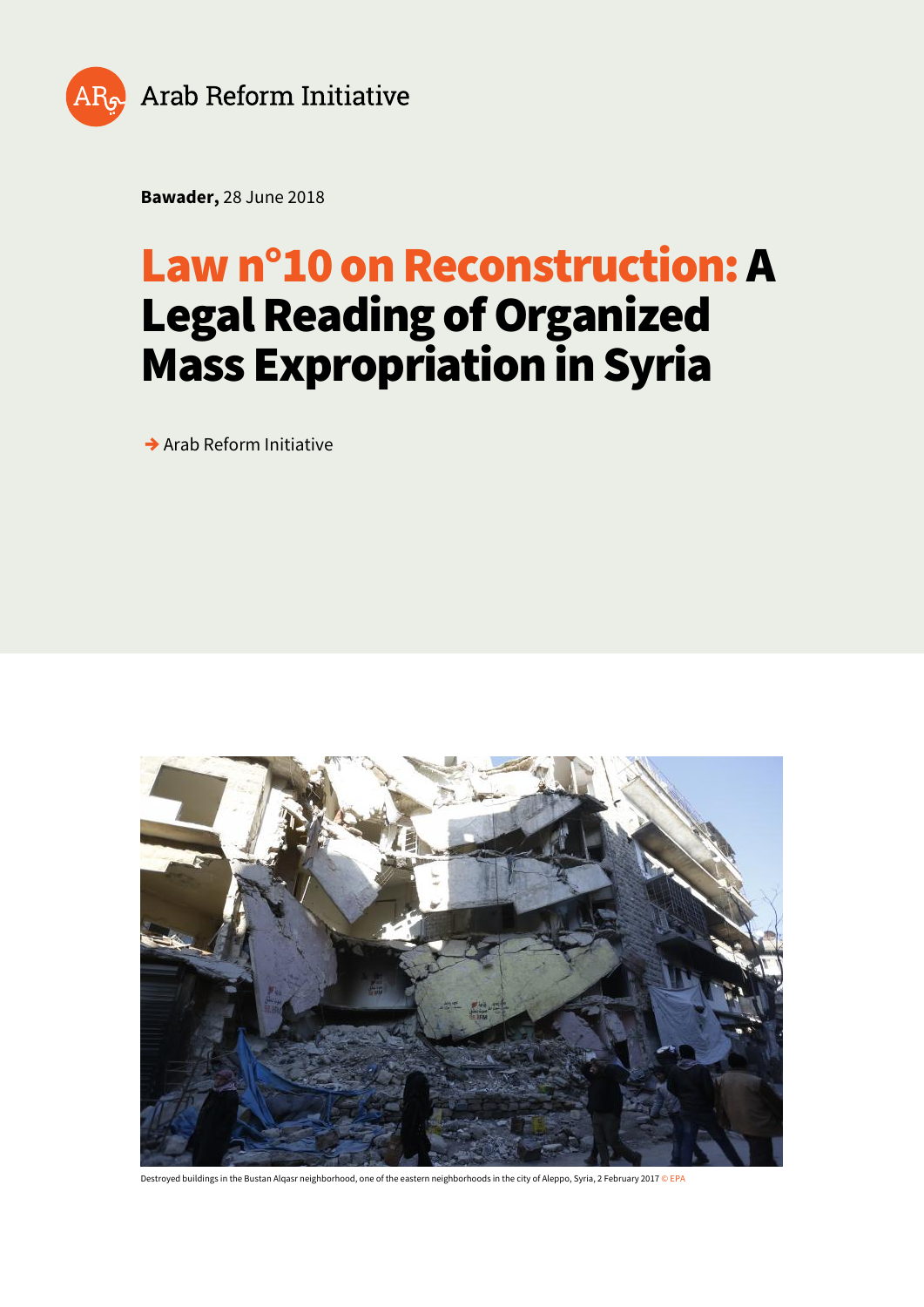

This paper presents a review of Law No. 10, issued by Syrian President Bashar al-Assad on 2 April 2018. It examines its content and the possible implications from a purely legal perspective and does not cover the political approaches that have been circulate since, despite their importance. The paper will put forward some preliminary observations before going into the details of the different implications of the law.

# **Preliminary remarks on Law 10**

The below observations are made from a purely legal and technical perspective, including enforcement mechanisms and tools, and do not take into account the political considerations and criticisms that have circulated in the media, despite the importance of the political context and the circumstances that surrounded the issuance of the law. Any legislation, on its own, is pointless if taken out of the context and circumstances that led to its promulgation, its objectives, and the mechanisms available to implement it.

The following three preliminary observations are to the point:

1. Law No. 10 is a slightly amended version of Legislative Decree No. 66 of 2012. This alone indicates that any issue in the Syrian constitutional system may be regulated by law – after being presented to the People's Assembly – or by a legislative decree issued under Article

113 of the 2012 Constitution, or even by a regulatory decree of the executive branch. This raises several questions about the Syrian legislative system in general.

2. Law No. 10 can only be read and interpreted, taking into account a number of legislative acts (laws, and legislative and regulatory decrees) issued in Syria over half a century relating to expropriation and urbanization, which in themselves do not include the minimum standards for the protection of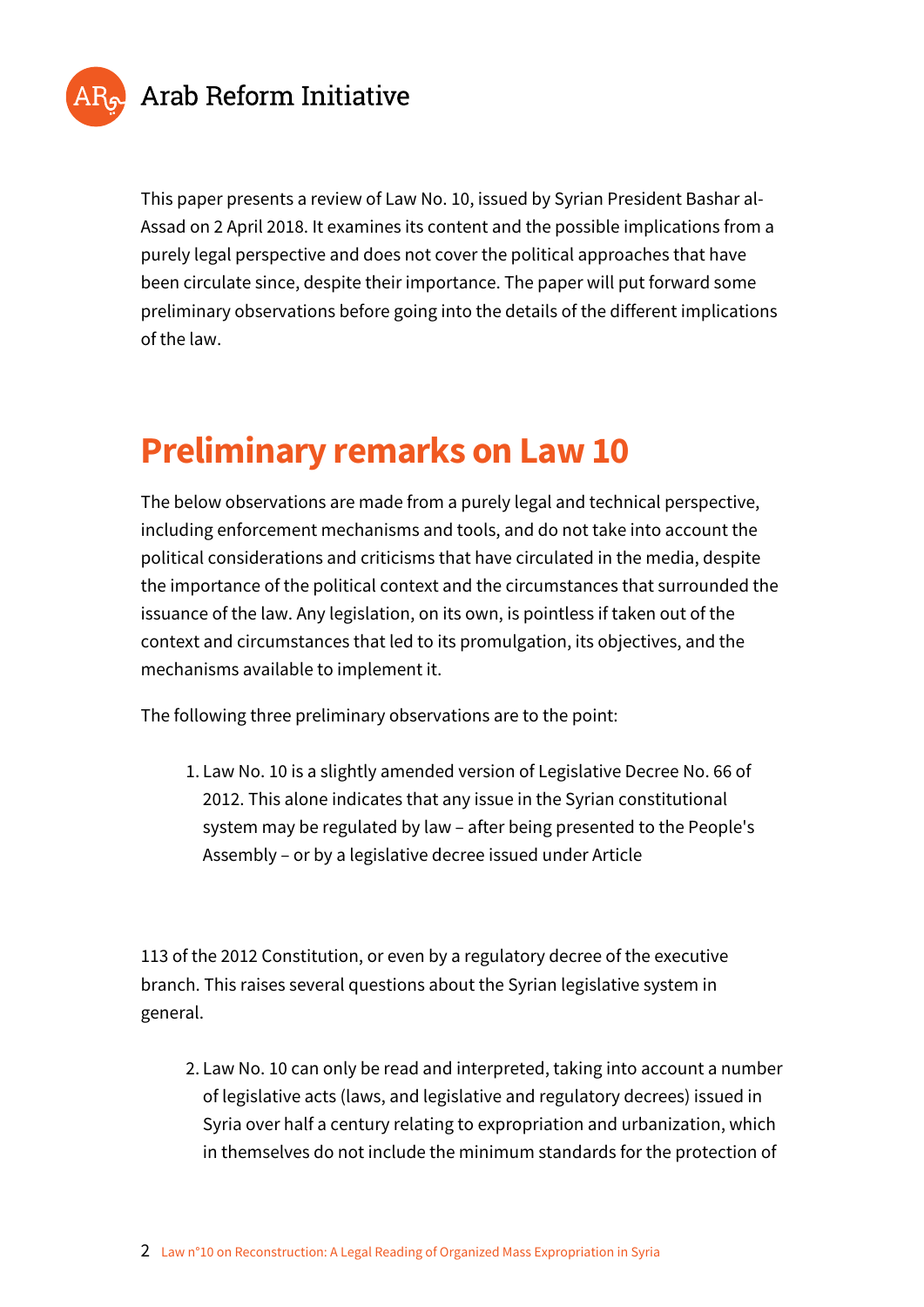



property rights. It is sufficient, in this regard, to note the consecutive expropriation laws, the famous Law No. 60 of 1979, and the bureaucratic and administrative context of the enforcement of such legislation. Law No. 10, understandably, refers in some of its provisions to some of this legislation for its implementation.

- The expropriation law promulgated by Legislative Decree No. 20 of 1983 remains in effect – despite the amendment of the Constitution in 2012 and the removal of Article 8<sup>1</sup> thereof – and grants the right of public benefit which justifies expropriation for the purpose of constructing facilities for the Arab Socialist Baath Party and its affiliated popular organizations (Article 3(b .
- o Article 3 (a) of this law, which refers to Law No. 60 of 1979, allows for the expropriation for the purpose building popular housing projects or housing compounds for sale to military personnel or the families of the martyrs. This means that the purpose of the expropriation of a property is to sell it to another person, which is unacceptable in any legal system because it contradicts the notion of public benefit behind the expropriation.
- This same law allows the expropriating authority (i.e., public authorities) to appropriate - without compensation - a quarter of the area of the property (Article 31/1).
- The expropriation law also allows the deferral of the compensation payment for expropriation for up to five years from the date of the expropriation decision (Article 25/1), and the payment of such compensation by installments (Article 34/A).
- The expropriation law allows public entities in case they have expropriated real estate properties but have not implemented public benefit projects on them – the right to transfer these properties to their ownership and the right to sell them (Article 35), in breach of the minimum standards of property rights. Indeed, this has been done by

most public bodies with the aim of increasing their revenues. These public institutions have appropriated, or declared appropriated, a large number of properties for decades, and then sold them to investment companies under the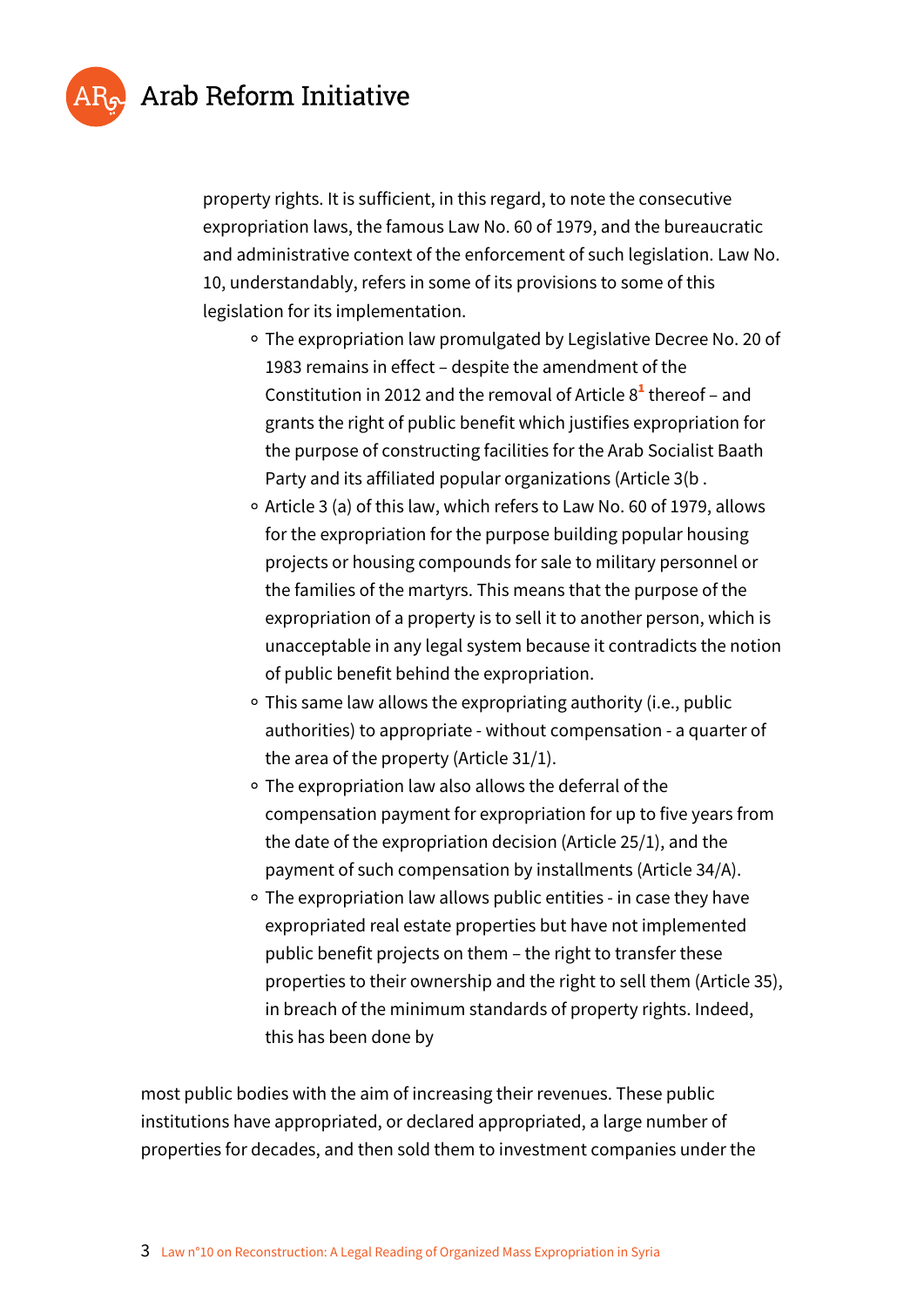



justification of tourism investment and real estate development. Most such expropriations were made according to Law No. 60 of 1979, with the aim of urban planning. Article 3 of this law designated these properties – at the time of their expropriation -- agricultural estates and estimated their value at no more than ten times the value of their annual produce. This has resulted in the expropriation of a large number of properties at very low compensation rates, turning the entire process into some sort of confiscation.

- Finally, it is worth mentioning that expropriation decisions are final and are not subject to any appeal or review before a court (article 7/4).
- 3. From a purely legal and technical angle, the timing of this legislation is questionable. If the objective is purely urban regulation, why had the government not previously regulated many of the areas in which there are informal settlements before they were created, or as they were emerging, or even after they had emerged? Dozens of conferences have been held over the last 20 years on this issue. Hundreds of studies and projects were presented, and dozens of experiments have been studied internationally.

The above question arises from a strictly technical legal point of view. Enforcement mechanisms and funds were more available in the past, and circumstances were more amenable. It is not surprising, then, that some raise the question of whether there are other factors to the timing of this legislation and of Decree 66 of 2012. The latter had limited effects, and the number of the property owners who had to leave their homes and become displaced was much smaller, which explains why it did not raise as many questions at the time.

# **Legal aspects related exclusively to Law No. 10**

This paper will make preliminary and cursory observations about Law No. 10 in the order in which its articles are arranged, attempting when appropriate to make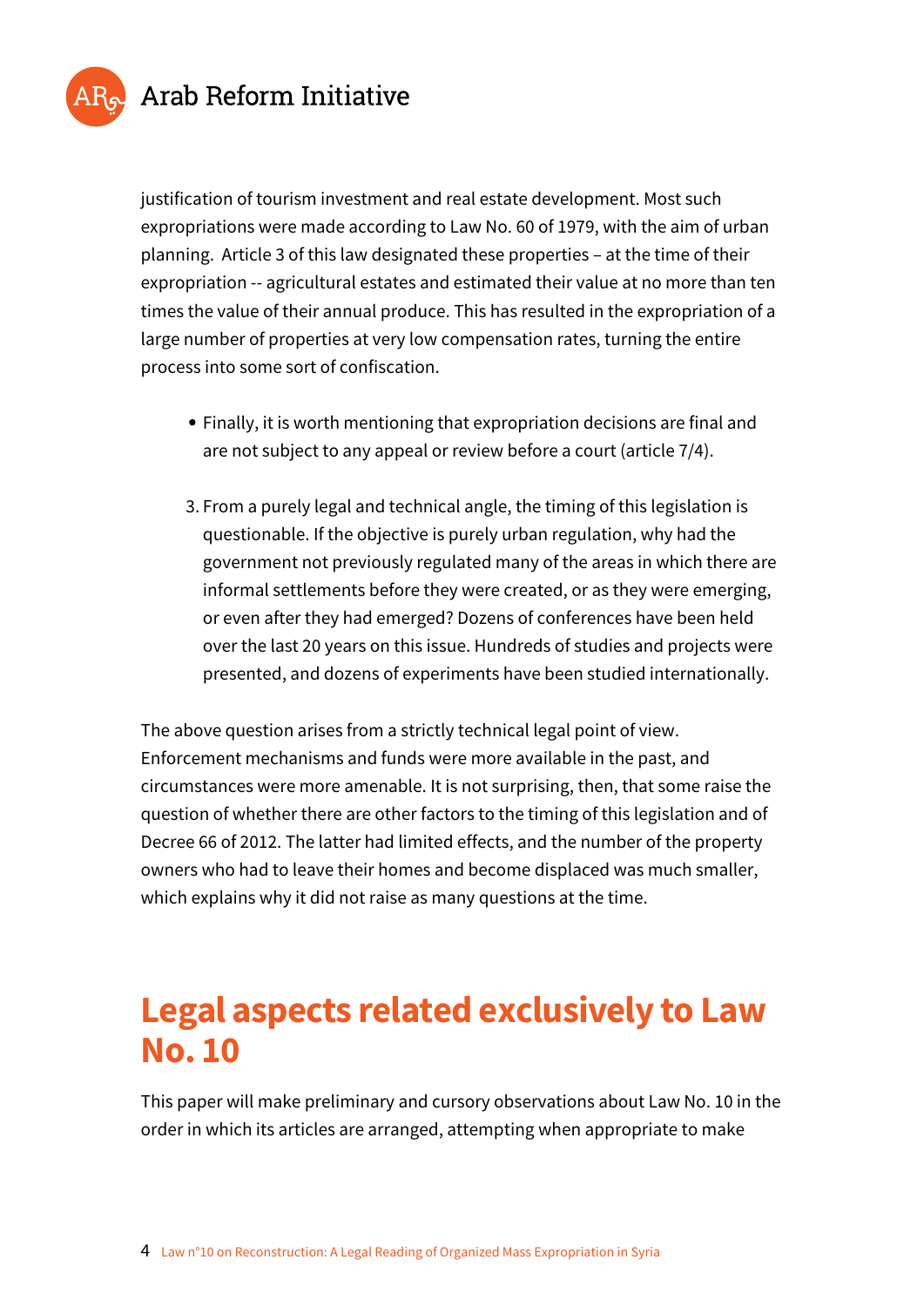

connections between the relevant ones:

1. Units of local administration have no decision-making authority regarding the establishment of urban planning areas. The ability to make such decisions is strictly limited to the central authority (the President of the Republic, based on a proposal by the Minister of Local Administration). This shows that these urban planning schemes are not open to the participation of concerned stakeholders.

Under Article 1, "A [Presidential] decree based on the proposal of the Minister of Local Administration and Environment shall create one or more urban redevelopment zones within the general organizational chart of the administrative units." This means that units of local administration and local community (local council) have no role in designating these urban areas, and property owners will not be consulted.

The local units' role is limited to implementation:

- The local administrative unit shall request, within one week from the date of the issuance of the decree establishing the urban redevelopment zone, from the Directorate of Real Estate Affairs, the Directorate of the Provisional Registry, or any other public authority that is authorized by its mandate to carry out the registration of property to prepare lists of the property owners that are identical to the property registry or the digital registry, including mortgage records. (Article 5/a).
- The local administrative unit shall form, by the decision of its chair, within one month from the date of issuing the decree to create the urban redevelopment area, one or more committees to identify and characterize the estates of the area; organize a detailed inspection of their contents (building, trees, plants); and carry out a social survey of the inhabitants in the relevant area. The Committee or Committees may rely on satellite images in their work. The decision to form the committee(s) shall determine the time-frame within which this work must be finished. (Article  $5 / b$ ).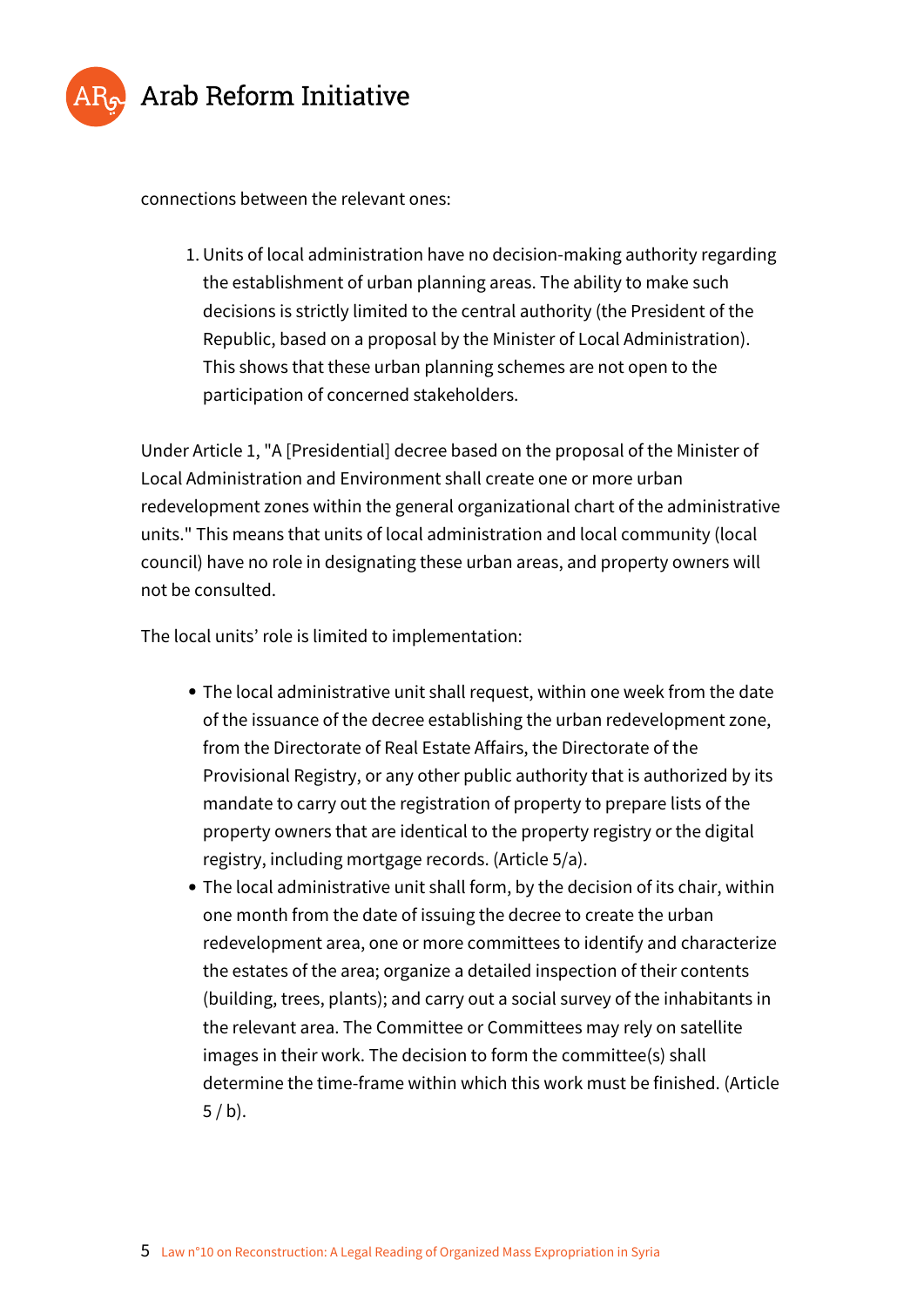

In most cases, the administration unit refers to the governorate, which is generally the authority capable of implementation. The head of this unit is the governor, who is appointed by the central authority, not to mention concerns about local council elections. In any event, even the heads of the lower local units – who are supposed to be elected but are elected under a law that prevents competition – are appointed and dismissed by the central authority, with little attention to election results. The heads of the Latakia, Deraa, and Aleppo city councils are recent examples.

#### 2. **Article 5 (c) states**:

"The local administrative unit shall form, by a decision of its chair, within one month from the date of the issuance of the decree to create the urban redevelopment area, one or more committees to identify and characterize the estates of the area; organize a detailed inspection of their contents

(building, trees, plants), and carry out a social survey of the inhabitants in the concerned area. The Committee or Committees may rely on satellite images in their work. The decision to form the committee(s) shall determine the time-frame within which this work must be finished". What is the point behind the social survey of residents of the area? How is this related to urban organization? What will be the nature of the social survey (ethnicity, sect, gender, age...)? It is noteworthy that the social survey is mandatory.

This provision is strange to the context of the law and is considered intrusive. According to the standards of legislative procedures, this provision is a rider (in French, Cavalier législatif), that is, an apparently unrelated introduction of a legal text. It is an exploitation of the process of legislation to pass provisions confusingly, stealthily, and toward particular ends.

This is one of the most obvious and irreconcilable issues that could be used to challenge Law No. 10, since this text is inserted in the law on urban regulation although it is outside its context. It could be the most justifiable legal criticism that could be used to support political and media claims that Law No. 10 fits a pattern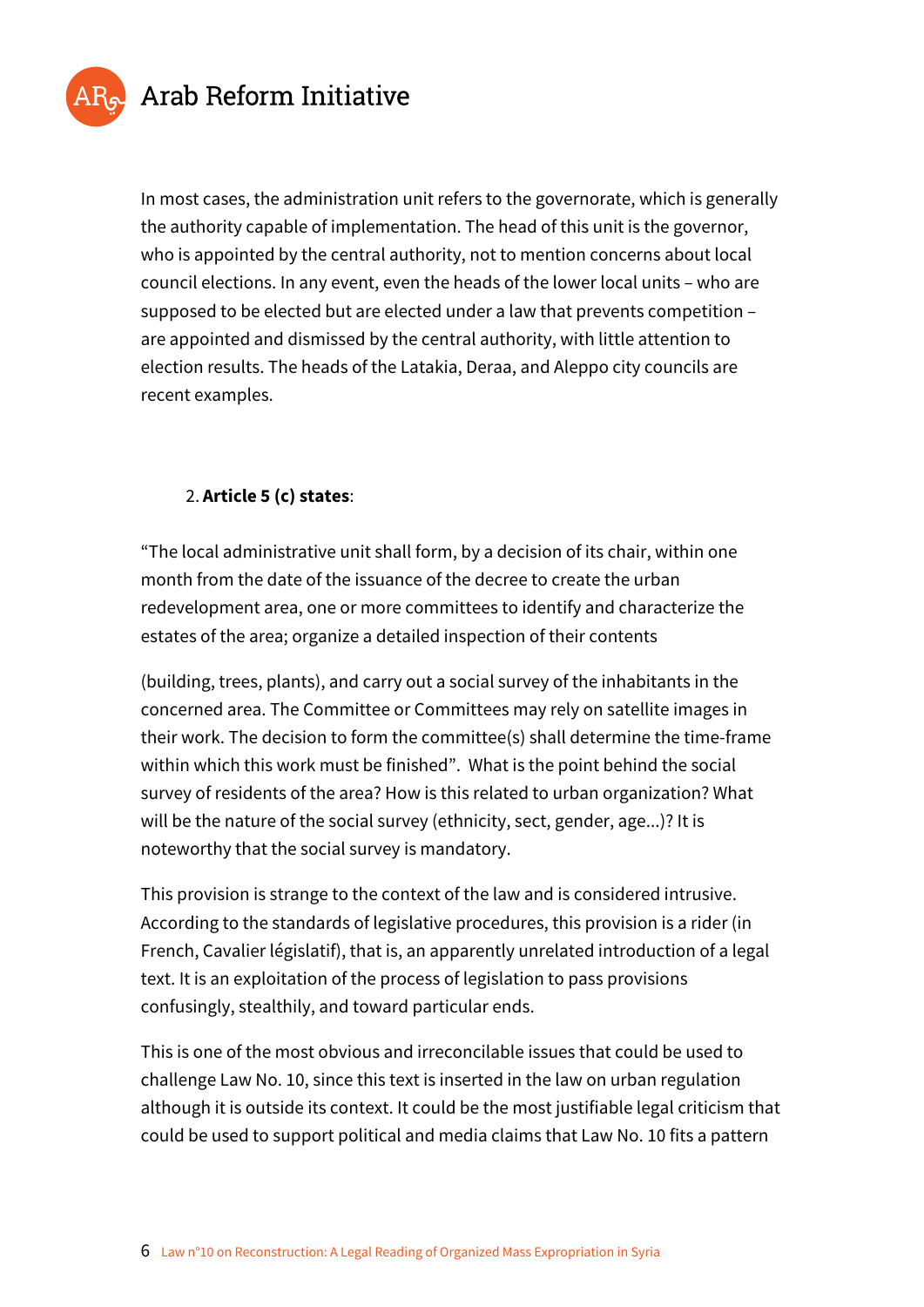

of demographic engineering.

In most countries, riders (Cavalier législatif) are unconstitutional, as stipulated in the first paragraph of Article 45 of the French Constitution, in addition to a number of constitutional provisions in the United States, Germany, and Spain, among other countries.

Had the law used phrases such as an "owners survey" determined through proof of ownership, a "tenant survey" determined through leases, or a process to identify "rights-holders with a real estate interest (pledge of real estate or easement)," i.e. survey processes that have legal aspects, the survey would have been justified. However, stipulating a social survey has no relationship whatsoever with the law.

This cannot be justified by saying that the intention is not demography, but only real estate related. The phrase is clear and conclusive and cannot be interpreted through executive instructions.

#### 3. **Article 6 (a) states**:

" Within one month of the decree establishing the urban redevelopment zone, the administrative unit shall, through a declaration published in at least one local newspaper, in one of the audiovisual media, on its website, and on its wall bulletin board, call on owners and holders of rights in-kind to claim their rights. The aforementioned, and/or any person who is related to the properties in the designated urban zone, whether owner, guardian, or agent, may apply to the administrative unit within 30 days from the date of the announcement, with an application specifying his residence within the administrative unit, together with supporting documents, or copies of such documents, proving their rights of ownership, if any. In case they do not have these documents, they must note in their applications the [exact] locations, boundaries, and shares they own, and the legal and legitimate category of the property or rights they claim, in addition to all the lawsuits they have brought or outstanding suits against them."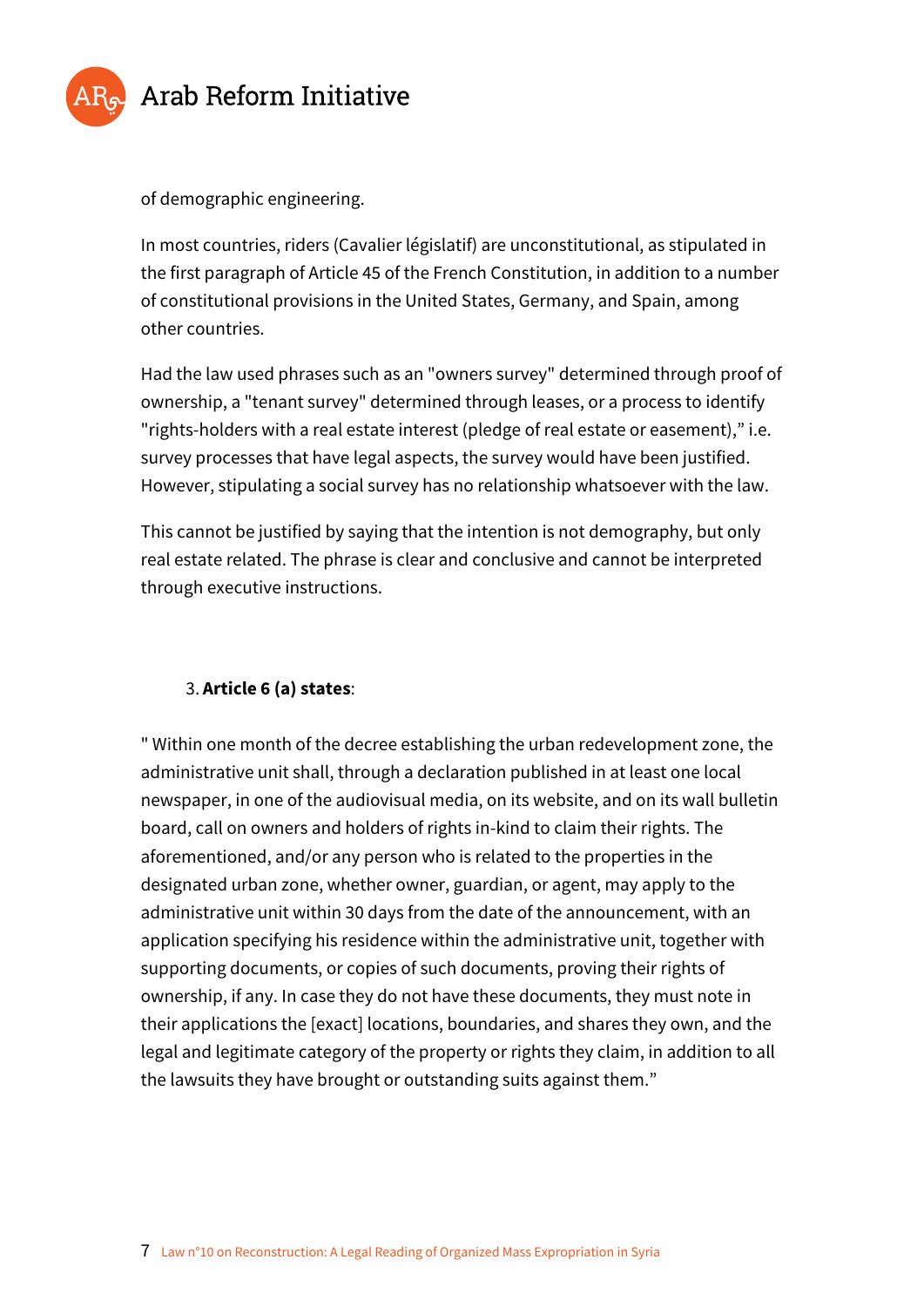

As shown above, the announcement should take place within one month of the issuance of the decree designating the urban redevelopment zone, and the claimants will have another 30 days. This means that claimants have 60 days altogether to prepare all the documents and/or evidence of their rights to the property in the designated area. In light of administrative complexities and the required approvals from the security services, this period seems - in principle - very short.

If we add to this the reality that many owners have been displaced, have had to leave the country, have died, were killed, or were prosecuted under the antiterrorism laws, the situation becomes more difficult.

Furthermore, this process will be almost impossible if one considers that most areas targeted for urban redevelopment are informal settlements in the first place, where properties are not registered in the Real Estate Registry. The only proof of the existence of such properties is utility bills (water, electricity and telephone) or unofficial documents signed between the parties involved in their purchase. The original owner of the property - mostly agricultural - may have been dead for decades, and their inheritors cannot be identified; they themselves may have the right to claim the property, in addition to the succeeding de-facto owners. This means that the devolution of estate for the properties will need to operate on two levels: the original owners and the succeeding de-facto owners/inhabitants. It is well known that such process will require years to complete.

This process will be even more compounded due to widespread corruption in administrative departments trusted to implement the law, where documents, certificates, and invoices can be obtained to prove the right of those who are not the real owners. Corruption can sometimes happen in properly registered properties in a real estate registry, let alone in unregistered real estate areas which the law is targeting for urban redevelopment.

In short, the process to prove ownership to local authorities is a problem even for those who have all the time they need, so how can the owners do it in such a short period? To this is added the rights that emerge from this new law.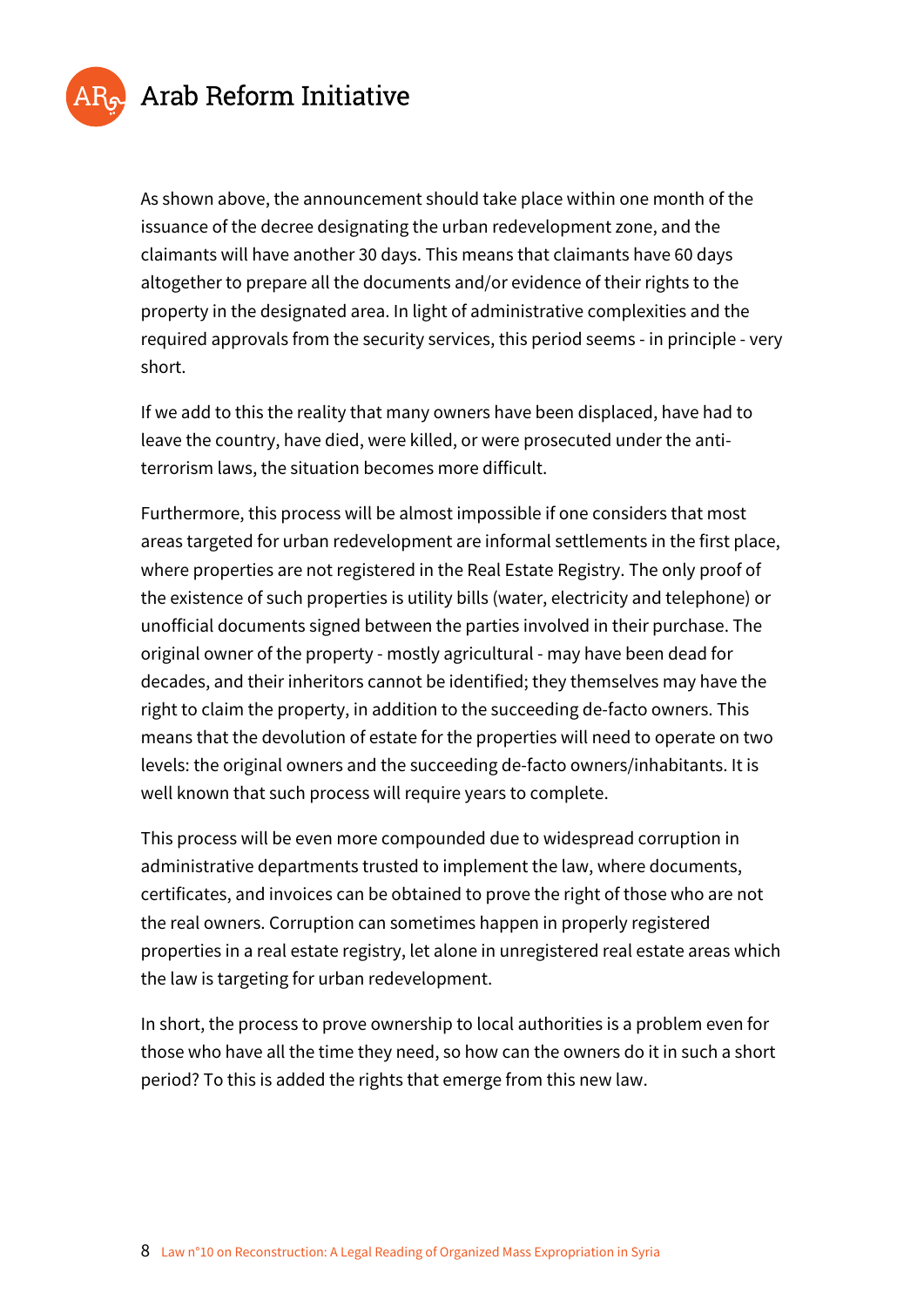

#### 4. **Article 8 states**:

"Experts will be elected to advise property owners in the designated area. The administrative unit will issue a public invitation in at least one local newspaper to those whose habitation is specified to elect their representatives. The election will be decided by a majority of those who respond to this invitation, which will specify the place and timing of the election. If property owners in the designated area fail to respond to the call to elect their representatives in the Valuation Committee, the Chair of the First Degree Civil Court of the province shall appoint the two above mentioned experts.

Given that Law No. 10 is an amendment to Decree 66 of 2012, and makes referrals to it, Article 7 of Decree 66 concerning valuation of property in the urban redevelopment areas states that:

"The value of the real estate of the designated area is to be estimated according to its current status including its buildings, constructions, trees and plantations, with rights in kind and rights claimed, and with a fair valuation based on its real value and on the foundations provided for in

Article 10 of this Legislative Decree by a committee formed by the Governor and comprised of one Judge with the rank of counsellor, appointed by the Minister of Justice, as president; two experts in the real estate appraisal named by the Minister of Housing and Urban Development, as members; and two experts representing the owners, as members."

In other words, the evaluation committee is composed of a majority appointed by the governor. If the owners of real estate do not participate (which is most likely to happen, as most are small owners and can only meet after proving their ownership, the difficulty of which is mentioned above), these two members will be appointed by the Chair of the First Degree Civil Court.

It should be noted that this law, contrary to Decree 66, does not deny the right to appeal against the decisions. However, the appeals, in accordance with Article 10,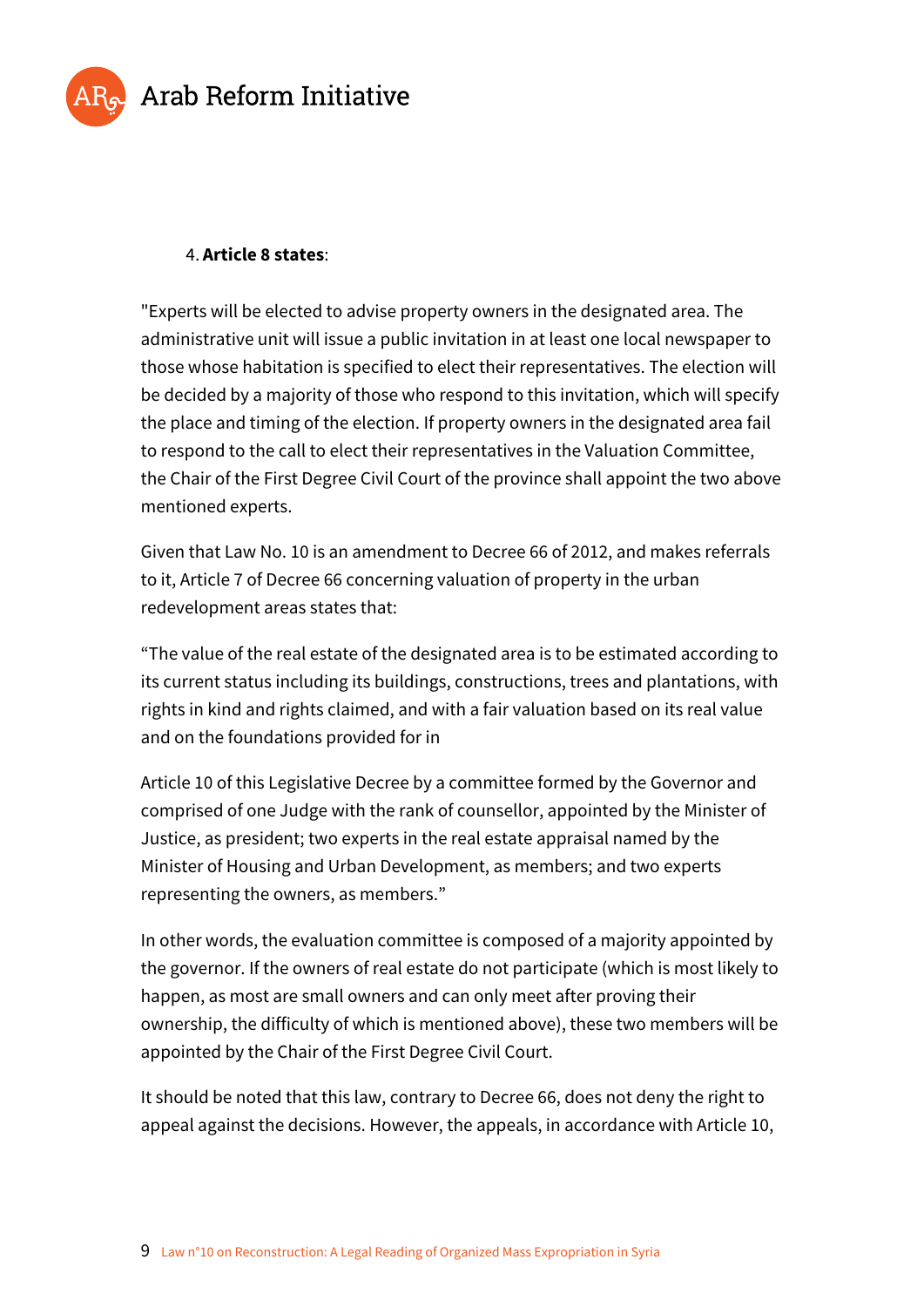

cannot halt the procedures for the implementation of the urbanization of the area. "The Review Chamber in the provincial Civil Court of Appeals decides on the appeals against the committee's decisions in a final decision, within a period not exceeding 30 days from the date of registration of the appeal. The appeal shall not stop procedures for the creation of the urban zone."

Taking into account the slow pace of litigation and the periods specified for the decision, the court will not comply with them, as in previous laws under normal circumstances. As it happens, the procedures given to the owners to defend their rights to estimate their properties can be rendered meaningless.

#### 5. **Article 20 (a) reads**:

"The administrative unit shall set up, by a decision of the Minister of Local Administration and the Environment, a special fund for each urban redevelopment area to cover and finance all the expenses set forth in Article 19 of Legislative Decree No. 66 of 2012 as amended in accordance with the provisions of this Law, and the construction of social and alternative housing and all expenses of the area."

Paragraph (b) of the same Article adds: "The Fund shall be financed from… revenues resulting from the swap or participation contracts concluded by the Board of the Administration Unit, for the purpose of supporting the fund, with relevant legal persons in exchange for ownership of shares in the organizational divisions of the administrative unit and the value of the shares sold in public auction ".

This means in practice that the law allows the administrative unit to enter into swap or participation contracts with legal persons whose nature has not been specified, to leave the space open for all possibilities. They are assigned shares in urban redevelopment areas. In this way, the administration unit is acting as a private owner of the designated area, which raises the following question: is the ownership of the designated area not that of the actual owners? On what legal basis does the administrative unit conclude such contracts?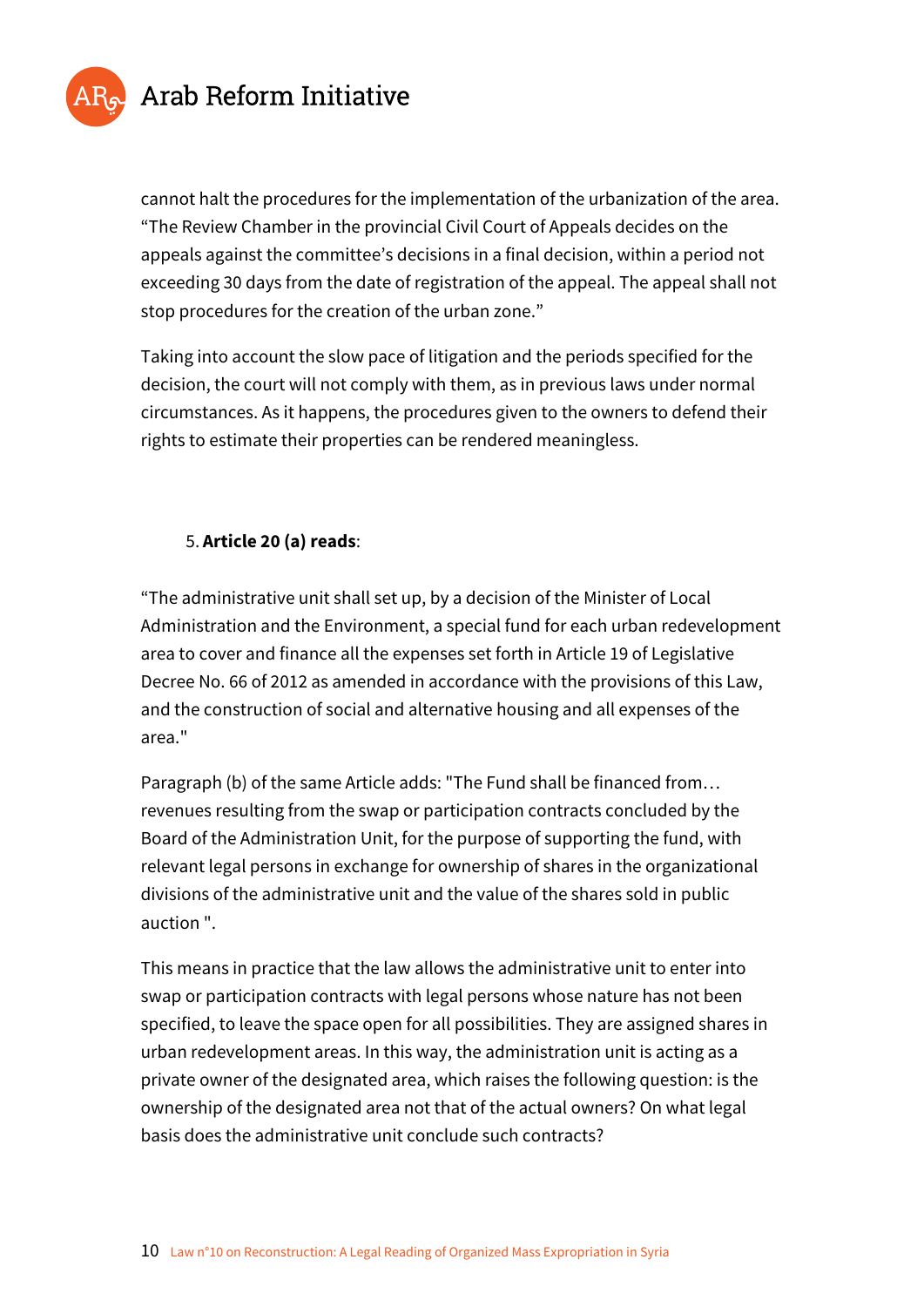



#### 6. **Article 21 states:**

"A: All land required for the completion and implementation of the following shall be appropriated for free, in accordance with the general organizational and the detailed plan:

- routes, parks, parking lots, and public amenities, including public centers, schools, hospitals, clinics, health centers, fire stations, places of worship (mosques and churches), public libraries, cultural centers, public places, sports stadiums, social welfare centers, drinking water pumping stations, and community support centers. The land for these amenities will be handed over without compensation to the relevant authorities, which have the responsibility to build the needed amenities.
- The parcels allocated to the administrative unit [will be used] to construct social housing and housing units for those whose houses will be demolished, and those with low income, and to cover the expenses mentioned in Article 19 of Legislative Decree No. 66 of 2012, as amended in accordance with the provisions of this law.

B: The appropriations indicated in items 1 and 2 of paragraph (a) of this Article shall not allow the percentage of floor area allocated to the owners of the designated area to be less than 80% per each square meter of the area of land, as determined by the economic feasibility study and the ratified urban redevelopment plan."

This provision represents a free expropriation. As a part of the legislative policy on land expropriation and urban regulation, it does not respect the minimum standards for the protection of property rights. As mentioned in the preliminary notes, Article 31/1 of the expropriation Law promulgated by Legislative Decree No. 20 of 1983 allows the expropriating public bodies to appropriate - free of charge - a quarter of the area of the property acquired.

In fact, the legal adaptation of what was called in Law 10 "free appropriation" is a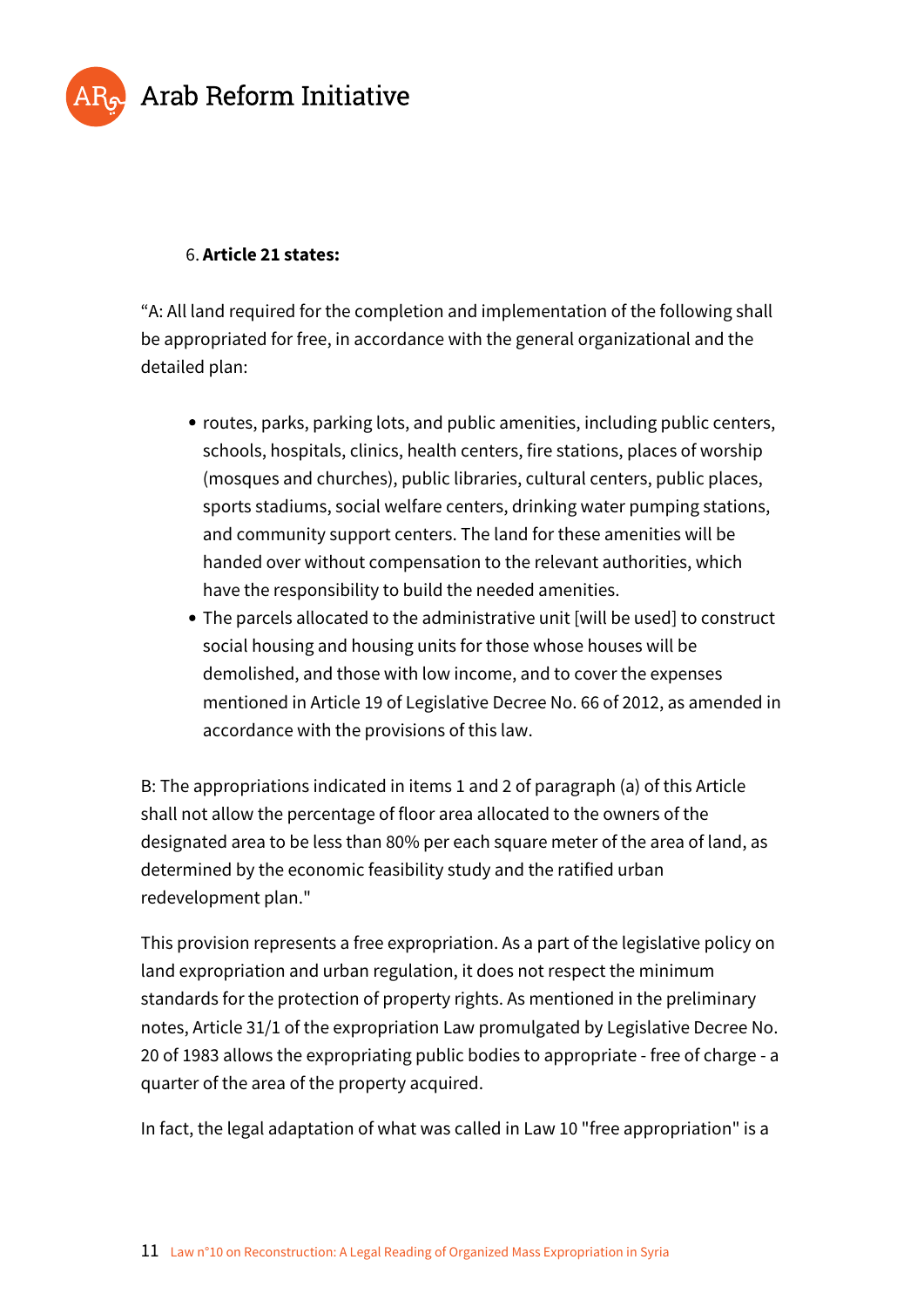

simple confiscation, as there is – legally and constitutionally – no legal terms such as "appropriation". What the law and the constitution (even in the Constitution of 2012) does include in relation to money is either expropriation or confiscation.

In reality, appropriation means the abolition of private property without any compensation. In terms of legal narrative, this amounts to confiscation. It is the condemnation of property and the abolition of ownership without compensation, which is prohibited by the current Syrian

Constitution. Article 15 (c) of the Constitution states: " Confiscation of private property shall not be imposed without a final court ruling." While article 15 (d) allows for private property confiscation, it does so only in cases of "the necessities of war and public disasters by law and against fair compensation." However, the confiscation carried out in accordance with Law 10 shall not be compensated.

Such action cannot be considered expropriation because expropriation happens against fair compensation and follows certain procedures. Article 15 (c) of the Constitution states: " Private ownership shall not be removed except in the public interest by a decree and against fair compensation according to the law."

In short, appropriation has no constitutional basis, including in the 2012 Syrian Constitution.

It should also be noted that the term "community support centers" used in Article 21 as a justification for uncompensated appropriation, is a loose umbrella term that can be used by the administrative unit to include anything. The same is true of the land allocated for the construction of "housing units for those whose houses will be demolished, those with low-income, and social housing." This too is an open and broad category, not limited to housing units demolished in the designated area, but also includes people with limited income and social housing. These objectives cannot be categorized under the so-called public benefit that is customary in expropriation. Rather, they will move the ownership from private owners to different private owners. This reminds us of an infamous Law in the memory of most Syrians – Law 60 of 1979, which allows the expropriation of someone's property to give it away to someone else.

In brief, owners will lose up to 20% of their property value without any return.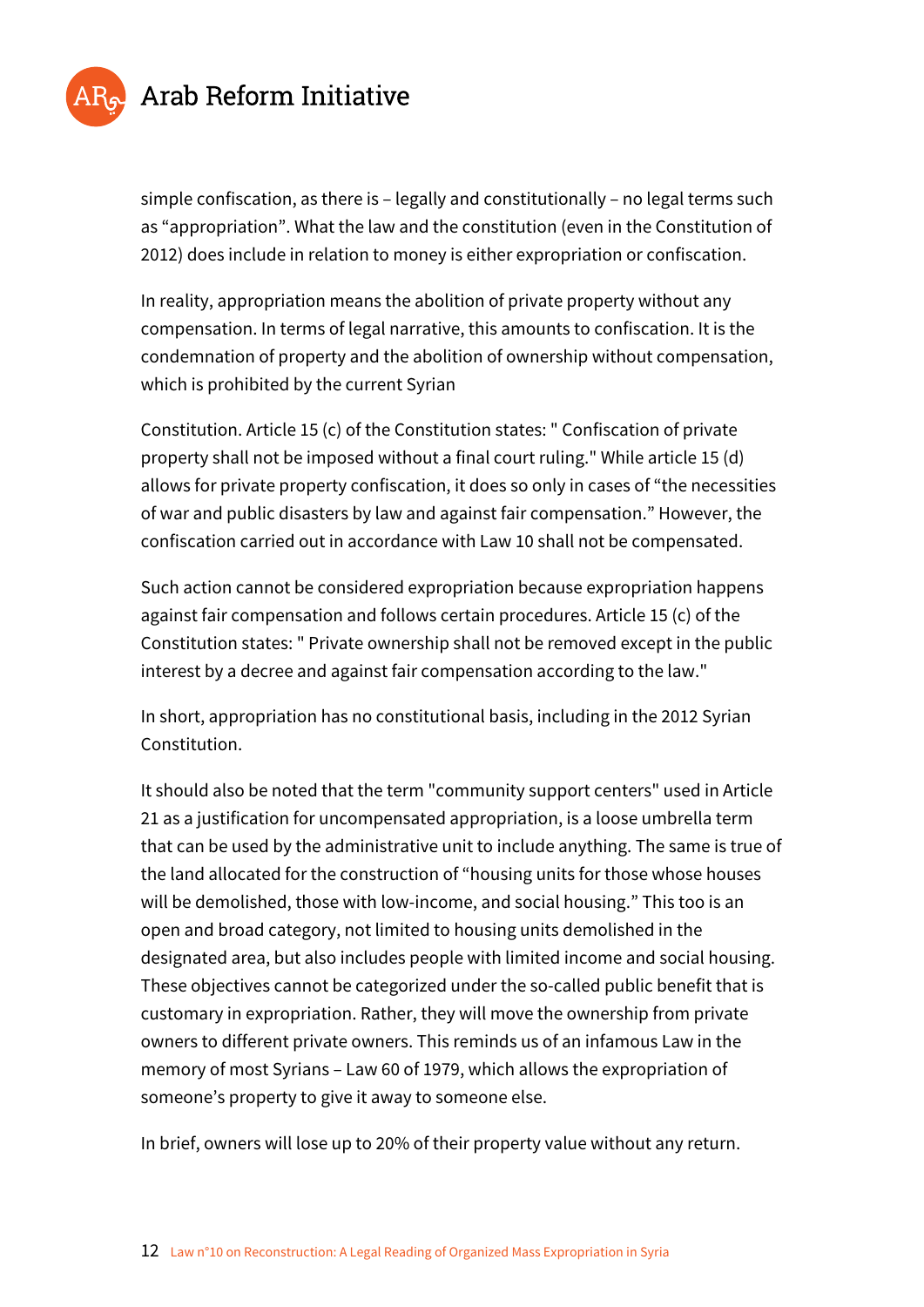

**ØArticle 22 includes a change in the nature of ownership in the designated area** (i.e., the local unit). The article states: "A: The designated redevelopment area shall be considered a legal entity that shall replace all property owners and owners of rights therein."

The new owner of the urbanized area becomes the legal entity represented by the local administrative unit, replacing – albeit temporarily - owners of property and those with rights to the land. The question that arises here is: What is the basis for this substitution, which takes place without the consent of the owners and without them delegating the legal personality and its representatives, especially that this process is non-participatory and does not take in consideration the perspectives of the owners nor consults them?

The text also contains a change in the nature of ownership from ownership restricted at least to specific shares, to joint ownership, based on shares, which places small owners in a weak legal position, especially in light of the options placed before them in Article 29 of this law.

This constitutes a rights violation according to the 2012 Constitution which stipulates that the property of an administrative unit cannot displace private property. The same is true of the change in the nature of property, except in the case of expropriation or confiscation. Therefore, this text cannot be read except in this framework. And it is not possible to rely on the notion that the transfer of property to the local administrative unit to replace private ownership is temporary.

The same applies to paragraph (c) of the same article, which reads: "All parcels of the designated redevelopment area shall be held in common by the owners and the owners of rights [on it]. Its parcels shall be registered at the Property Registry under the ownership of the local administrative unit, until they are ultimately registered under the names of their owners, according to the options specified in Article 29 of the legislative Decree 66 of 2012, amended by the provisions of this law."

This simply means that ownership, which will be temporarily transferred to the redevelopment area (i.e. the administrative unit) shall be transferred and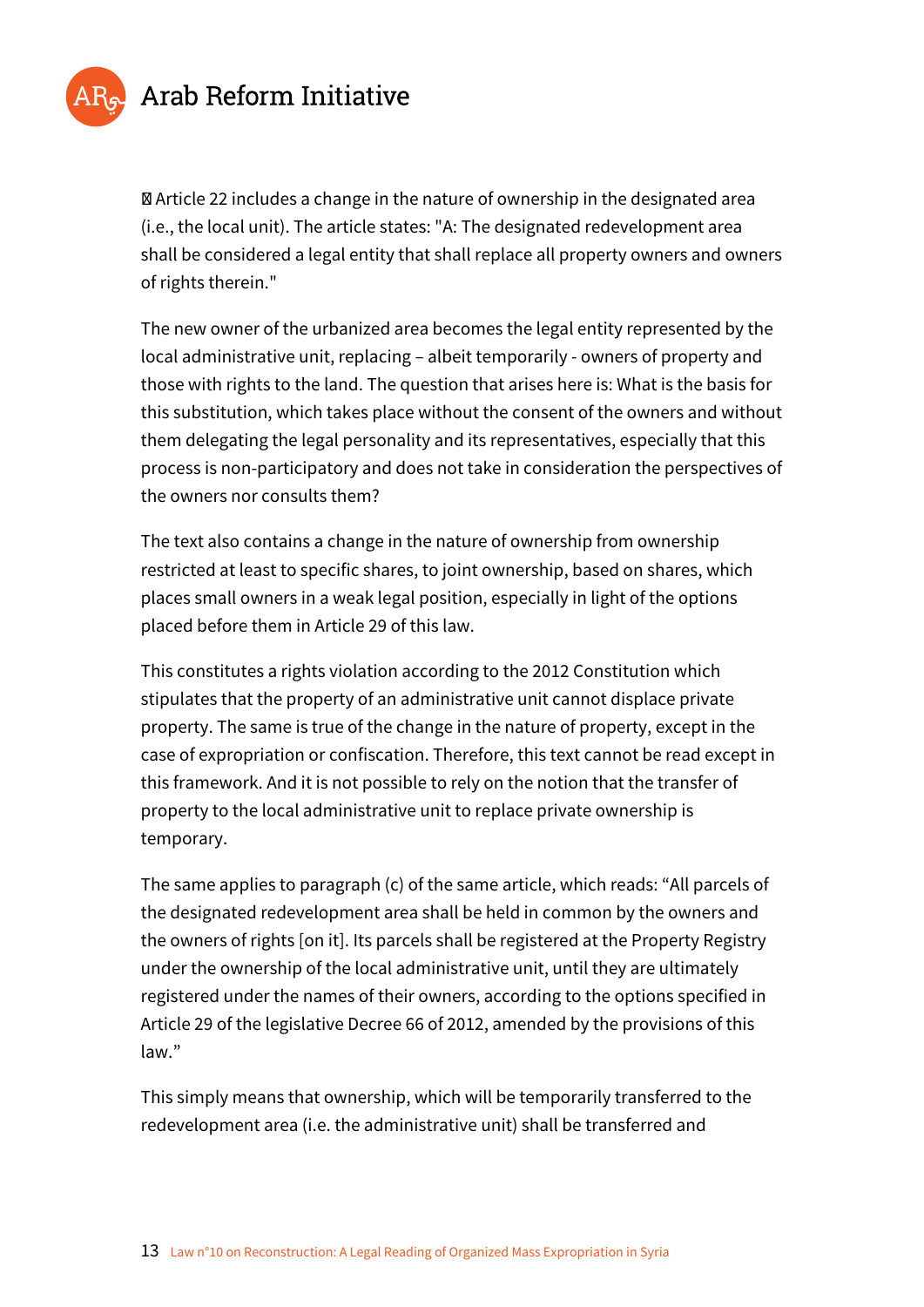

registered in the name of the owners only according to the painful options of Article 29 of this law.

Paragraph F of Article 30 of Law 10 reads: "No natural or legal person shall have the right to possess or dispose of any shares in the redeveloped parcels held in common through trading, buying or waiver, after the formation of the urban redevelopment area as per the rules of Legislative Decree 66 of 2012 and the rules of this law, which would allow more than one of the redeveloped parcels. In this sense, 'disposing of' property includes selling it, offering it as a gift, lending it temporarily, waiving its ownership, changing ownership of the shares, using property as collateral, or granting any insurance agreement or collateral or power of attorney on it that might lead to the possession of the property. Any such act shall be considered absolutely invalid during the implementation of legislative Decree 66 of 2012 and the provisions of this law."

Article 28 of Legislative Decree No. 66 of 2012, which refers to redevelopment areas, in turn, provides for the freezing of the disposal of ownership of units in these areas before one year from the registration of the unit as property in the Governorate's Registry of Shares. The article states:

1. The shareholders of the regulated real estate units held in common have the right,

within a year of the announcement of the final table of the distribution of shares, to trade ownership of shares in whole or in part, and to document the actions in the registry.

1. The rights connected to the shares are not transferred until after they have been

recorded in the registry of shares in the governorate of Damascus; disposals to someone else cannot be challenged except from the date of the recording in the registry, and it is forbidden for the governorate of Damascus to pursue the procedure of registration if doing so violates the rulings of this Legislative Decree.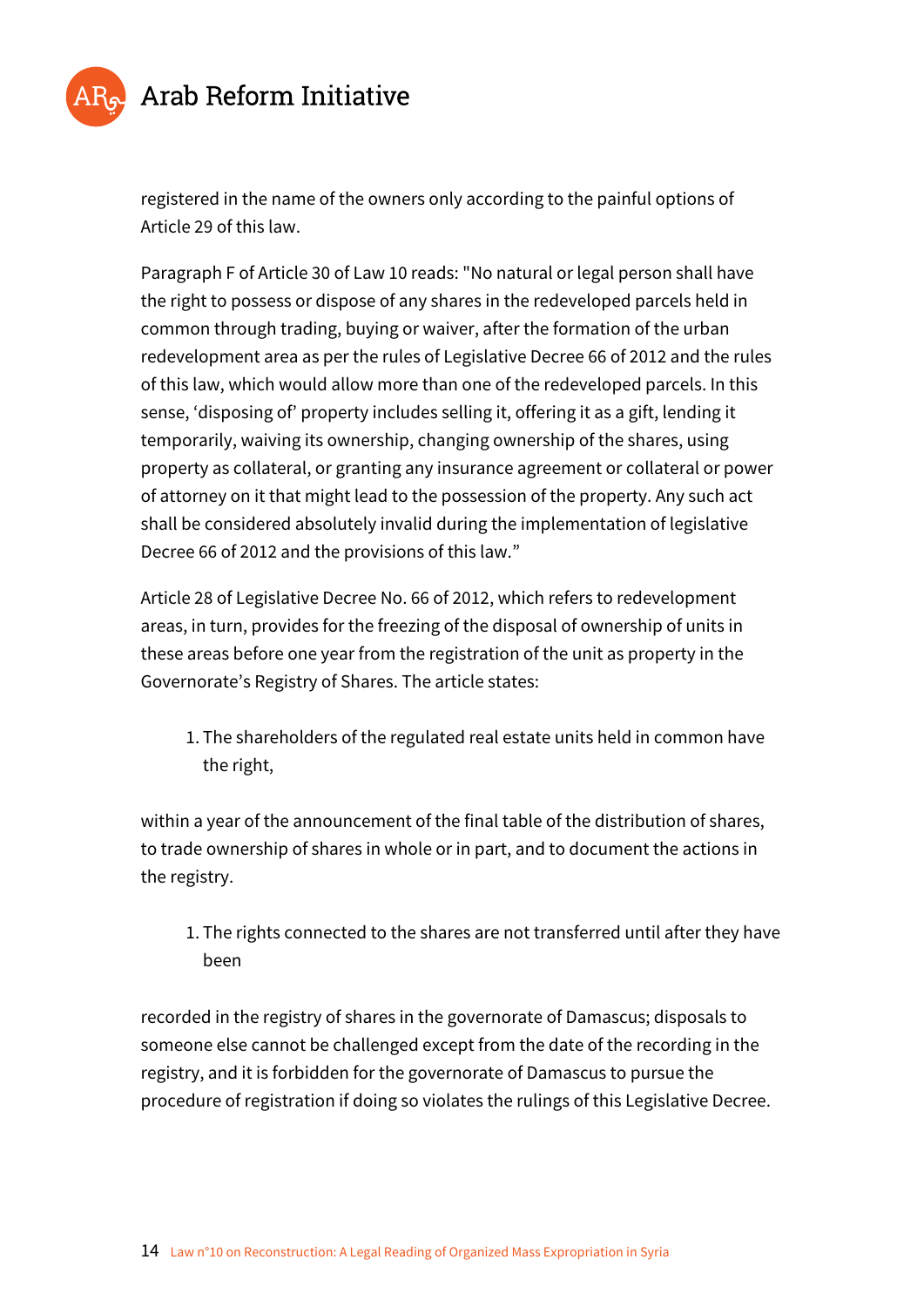

1.On behalf of the fund of the region, the province of Damascus collects, from the seller or

the one making the waiver5‰ of the nominal value of all of the shares sold, waived or requested to be divided for each operation, and, no less than 200 Syrian pounds for each request, in addition to all of the taxes and monetary duties due according to the rulings of the laws and the monetary systems in effect."

And here it must be pointed out that it is not possible to put any restrictions on property (according to the 2012 Constitution) except in the case of expropriation or confiscation. To that is added the procedures and duties imposed upon the management and disposal of the property.

#### 7. **Article 29:**

"A: The parcels are distributed, and their ownership transferred and recorded in the real estate registry within three options according to the will of the owners of the shares of regulated parcels with ownership in common.

First choice: Allocation of the parcels.

Second choice: Participation in the establishment of a joint company according to the effective law of companies, or the law of real estate investment and development for constructing and selling and investment in parcels.

#### Third choice: Sale in auction."

This article places the owners before difficult choices, especially since most of them are smallholders. In reality, the options are an "Usine à gaz" (to use the French expression), meaning a system that cannot be understood and operated rationally, is likely to explode because of its contents, and is able on its own to breach the rights of the property owners, given its procedures, costs, and the lack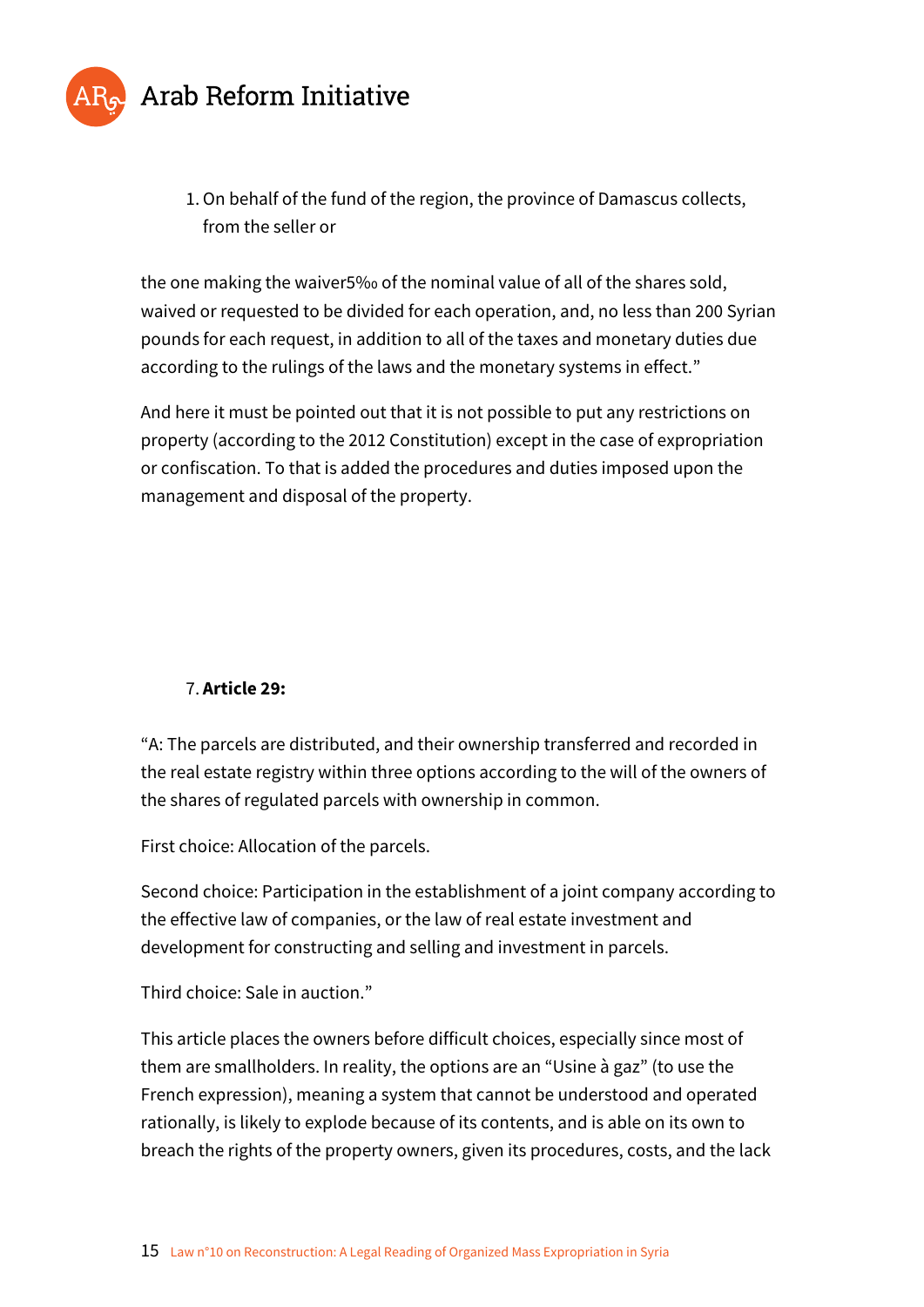

of guarantee of its results.

Likewise, these choices place smallholders (and most of the regulated areas that are likely to be improved will comprise areas in which most of its owners are smallholders) in terms of the outcome at the mercy of real estate investment companies, because of:

- The inability of owners to meet the conditions of the first option, meaning the allocation of parcels (which requires the distribution of large portions and is impossible for smallholders) within a year, knowing that allocation is subject to the agreement and discretion of the local administrative unit.
- The inability to meet the conditions of the second option, which leave one with the third option, i.e. to distribute according to provisions of Article 32 of Legislative Decree 66 of 2012 with a decision from the Minister of Public Works and Housing, based on a recommendation from the Executive Office of the council of the Administrative Unit, in the following cases:
	- The inability to establish a company.
	- <sup>o</sup> The failure to realize the goal of the second option for social, cultural, or economic reasons.

The conditions and procedures to establish a joint company are nearly impossible for smallholders, and therefore:

They will be subjected to the third option, "sale at auction" by the local administrative unit, with all the devaluation that this entails, not to mention the possible corruption. This ought to be called the necessary choice for disposal of property, based on the likelihood of this outcome.

For this reason, it was stated earlier that this article entails painful choices, noting that the mentioned paragraph - "The failure to realize the goal of the second option for social, cultural, or economic reasons" - gives the executive office of the local administrative unit a delegated discretionary decision (more than a mere discretionary authority) to refuse the second choice. Who determines the social, cultural, and economic reasons? And what are the standards for making this determination?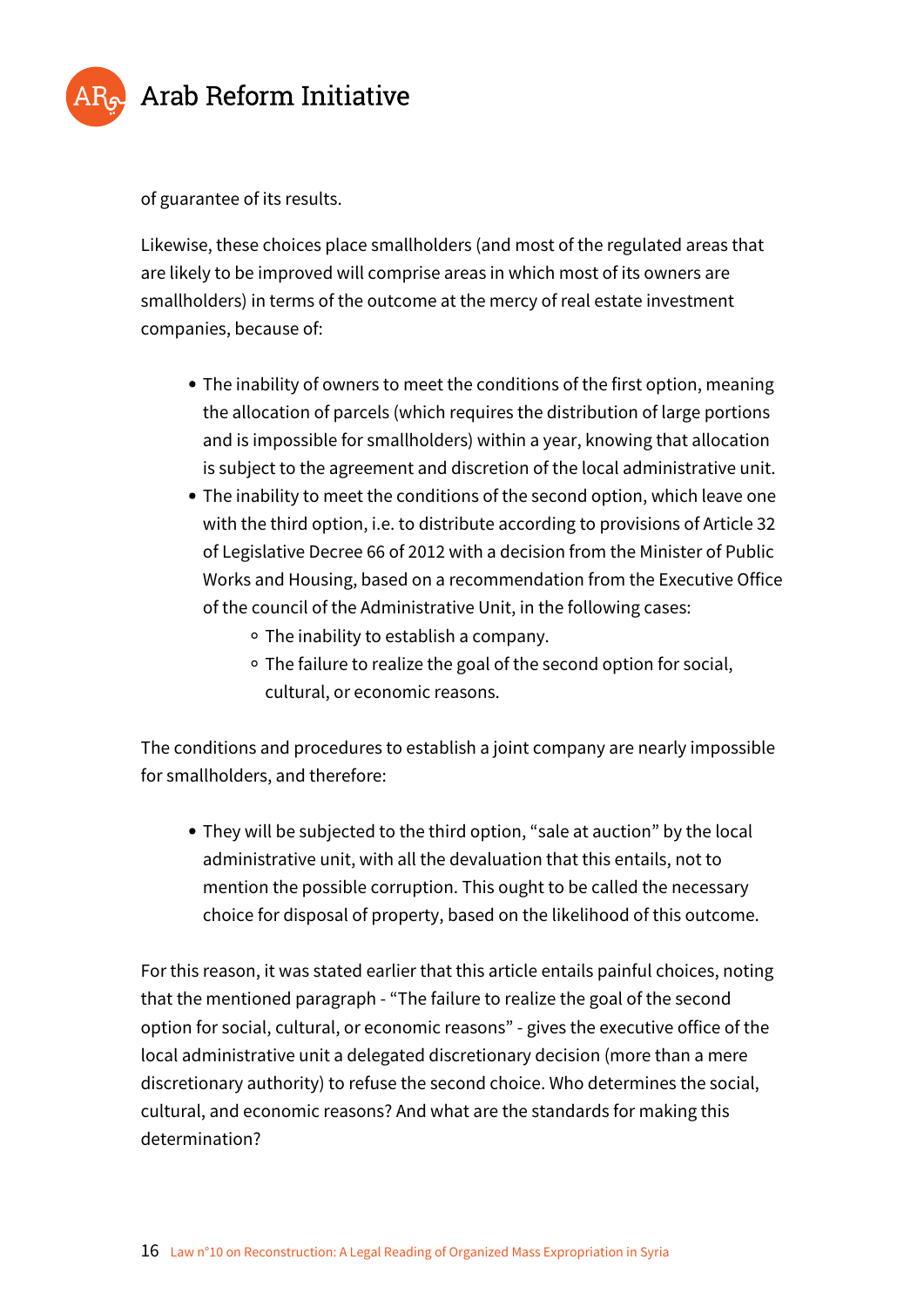

#### **Article 38 states:**

"A committee headed by the Minister of Local Administration and Environment is formed with the following membership:

- The Minister of Public Works and Housing.
- The Governor.
- The president of the administrative unit.
- A legal expert named by the president of the committee.

This committee manages the treatment of all of the subsidiary issues that were not stipulated by Legislative Decree 66 of 2012, and the rulings of this law, and takes all of the necessary measures to implement it in a way that does not contravene its rulings."

This text openly - though indirectly - reveals the weakness of the legislator and his inability to treat all of the issues related to the most important right, the right of property, which in most countries is treated by a law. This text gives a committee (from the executive authority) the mandate to treat issues (which are called subsidiary) but have not been organized or defined, which means that the committee has been given - by the ruling of this law - the authority to legislate in an issue related to an important right that ought not be regulated except by law.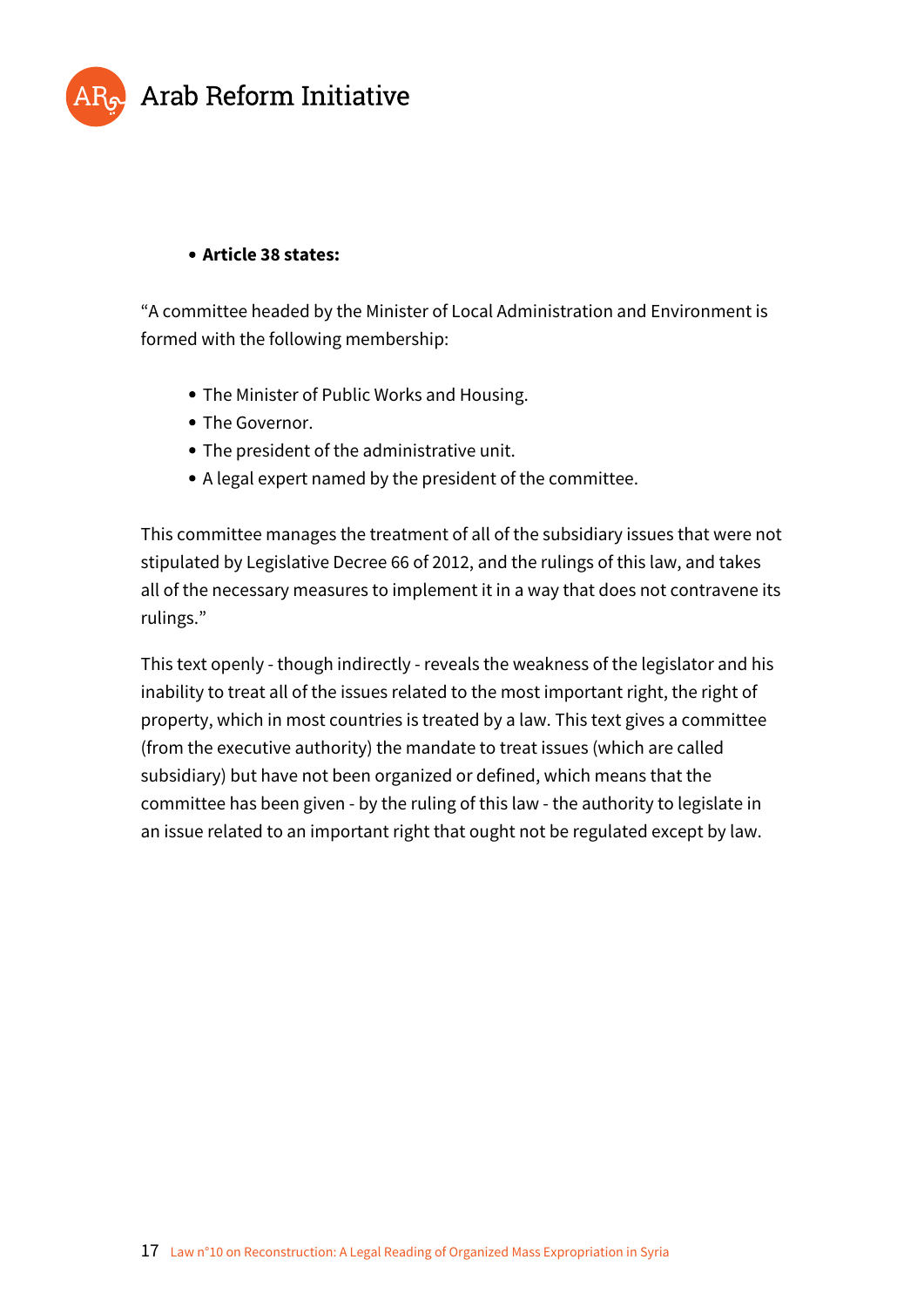

#### **Endnotes**

1. Article 8 of the old Syrian Constitution reads as the following: "The leading party in the society and the state is the Socialist Arab Baath Party. It leads a patriotic and progressive front seeking to unify the resources of the people's masses and place them at the service of the Arab nation's goals."